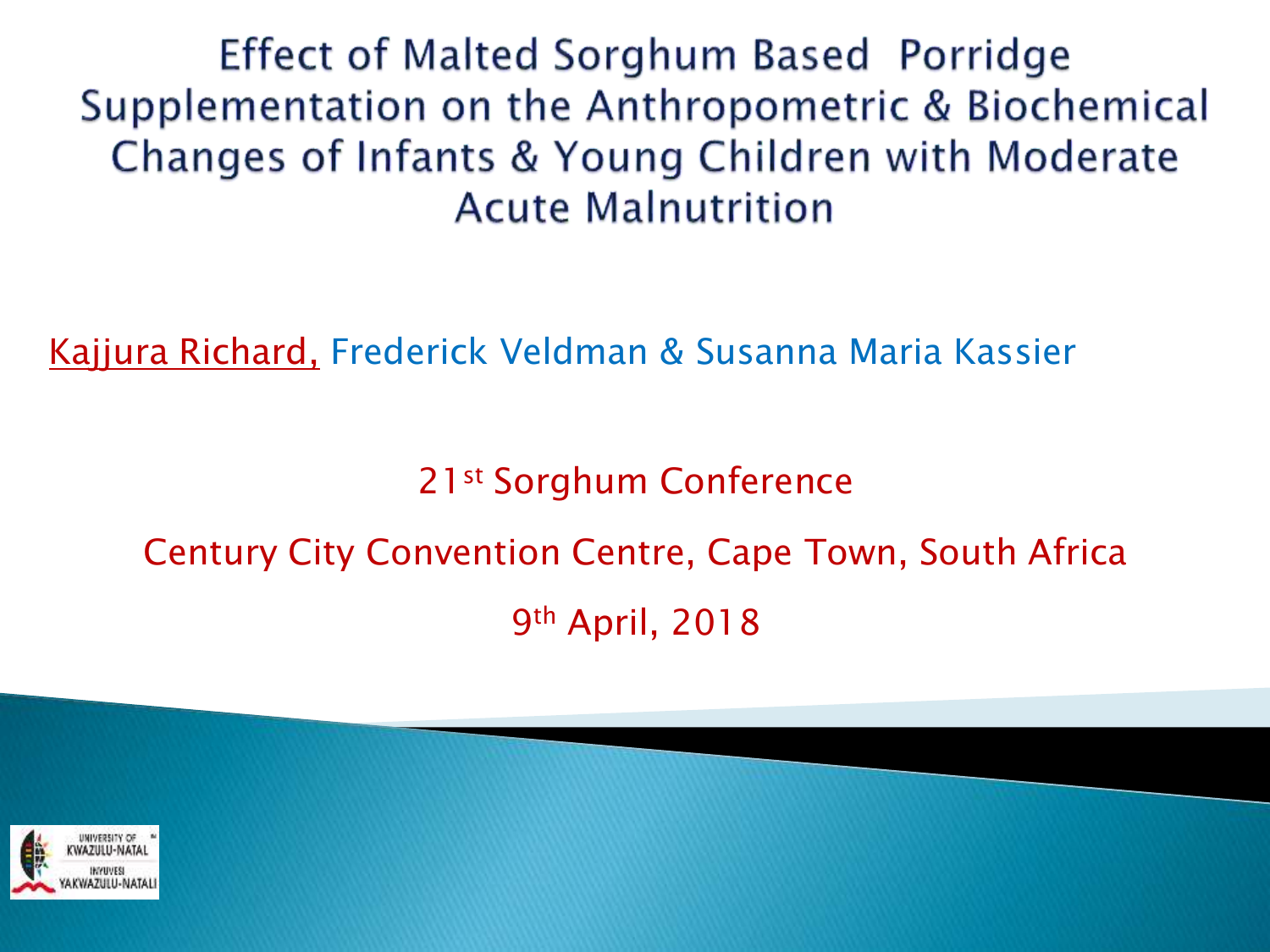### Introduction

Moderate acute malnutrition (MAM) among infants & young children(IYC) mainly occurs as result of inadequate food intake (WHO, 2012)

In low & middle income countries, MAM affects 10% of U5 children (Lazzerini et. al 2013)

◦MAM is estimated at14m in Africa (Hayashi et.al, 2017) ◦Anaemia affects 85 million U5 children in Africa (WHO, 2015)

IYC with MAM, seldom achieve their full potential of physical, intellectual, or cognitive development (Cichon et.al, 2016)

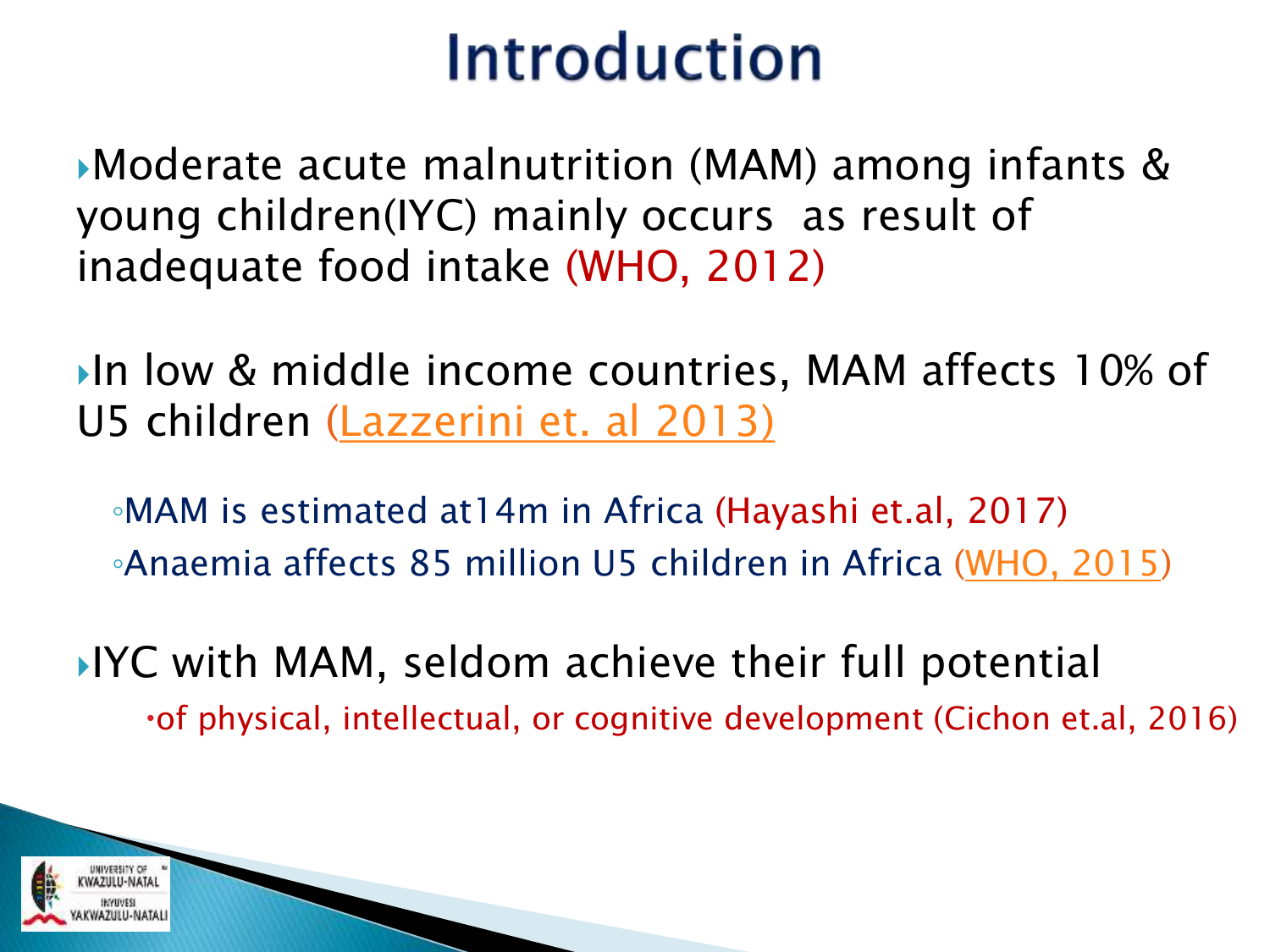# Introduction...

- Commercial & local foods have been used to treat IYC with MAM
	- However, no definitive consensus on the most effective protocol to treat IYC with MAM has been agreed
- ▶ Fortified food (FF) supplementation results in recovery of malnourished children (Lazzerini et al., 2013)
	- Some studies: no significant effect on nutritional status reported after supplementation with FF

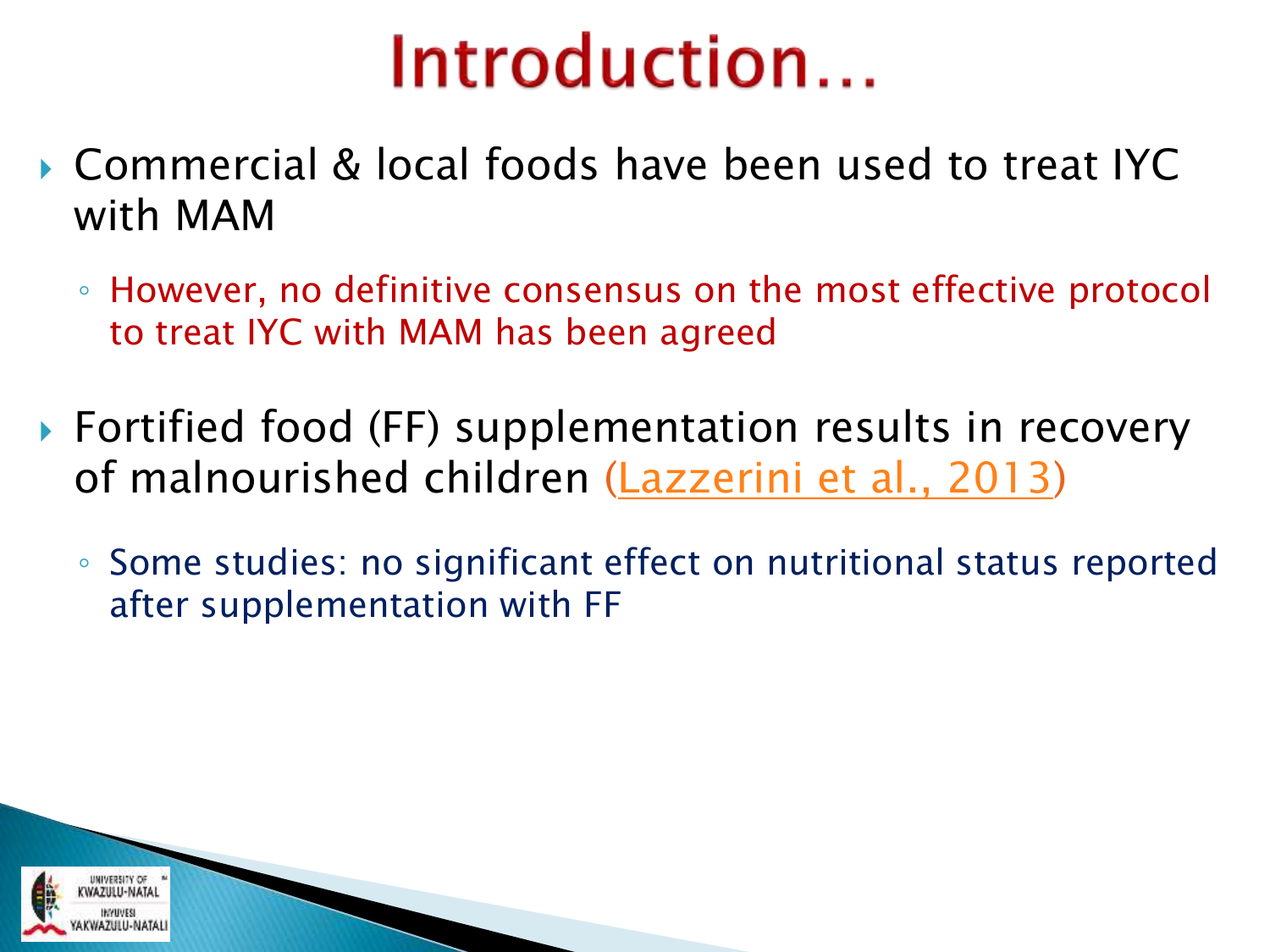# **Background**

▶ Sorghum peanut blend supplementation showed potential to reverse MAM among children aged 6-59 months (Ochola et al., 2014)

 $\rightarrow$  anti-nutrients were not reduced

- ▶ The effectiveness of malted sorghum based porridge (MSBP) compared with fortified corn soy blend  $(CSB+)$ in the treatment of IYC with MAM had not been demonstrated in Uganda
- ▶ This study investigated the effect of a MSBP combined with nutrition education on anthropometric & biochemical changes of IYC with MAM

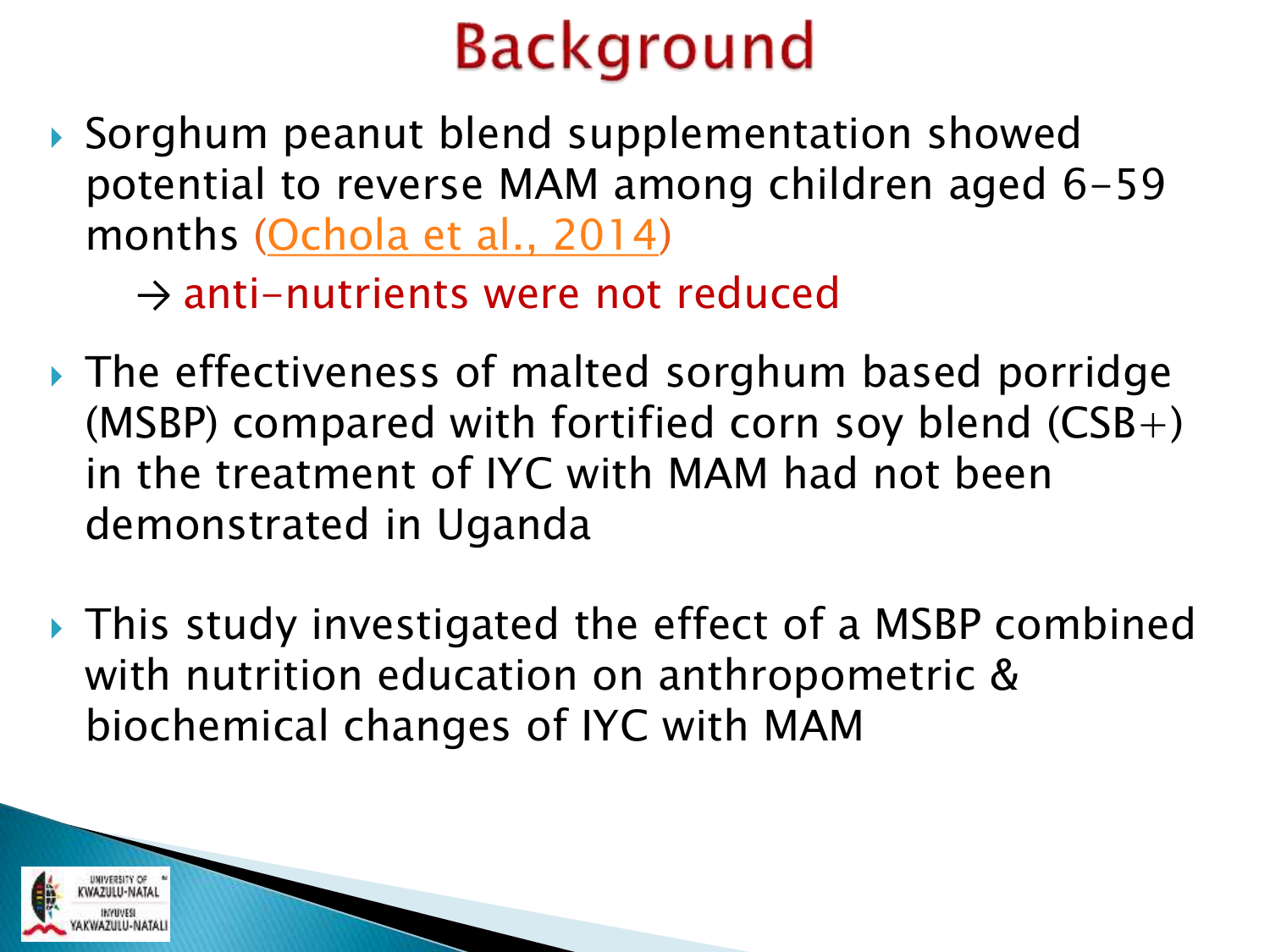### **Objective**

 $\div$  Compare the effect of MSBP & CSB+ in combination with nutrition education on weight, length, & haemoglobin level changes of IYC with MAM.

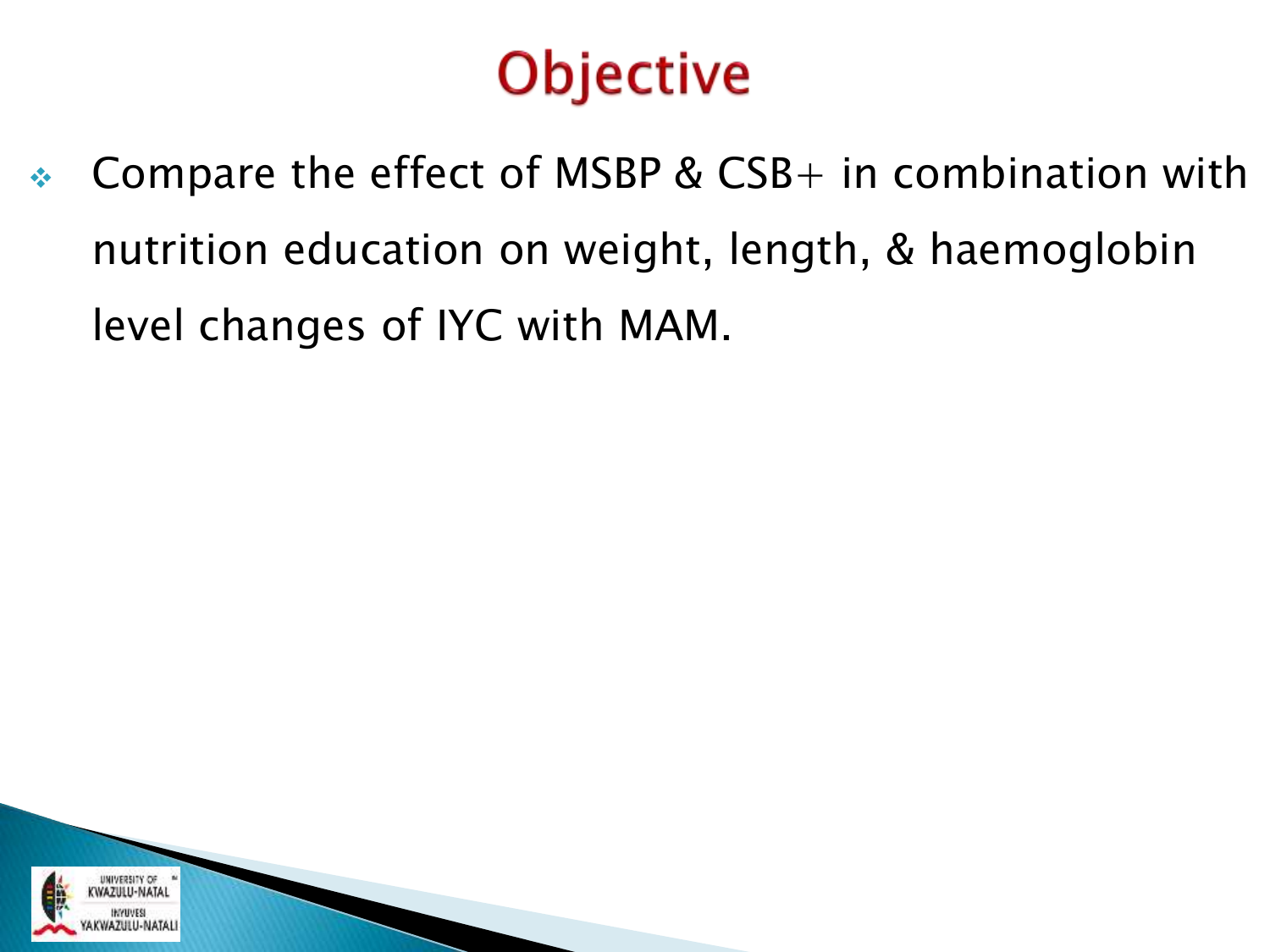# Study design

- A double blind cluster randomized control trial (cRCT) study design was conducted with 220 IYC with MAM
- ▶ 24 parishes (that formed clusters) were conveniently selected from 35 parishes of 4 randomly sampled sub-counties in Arua district
- Sample size
	- A sample size of 220 children with MAM

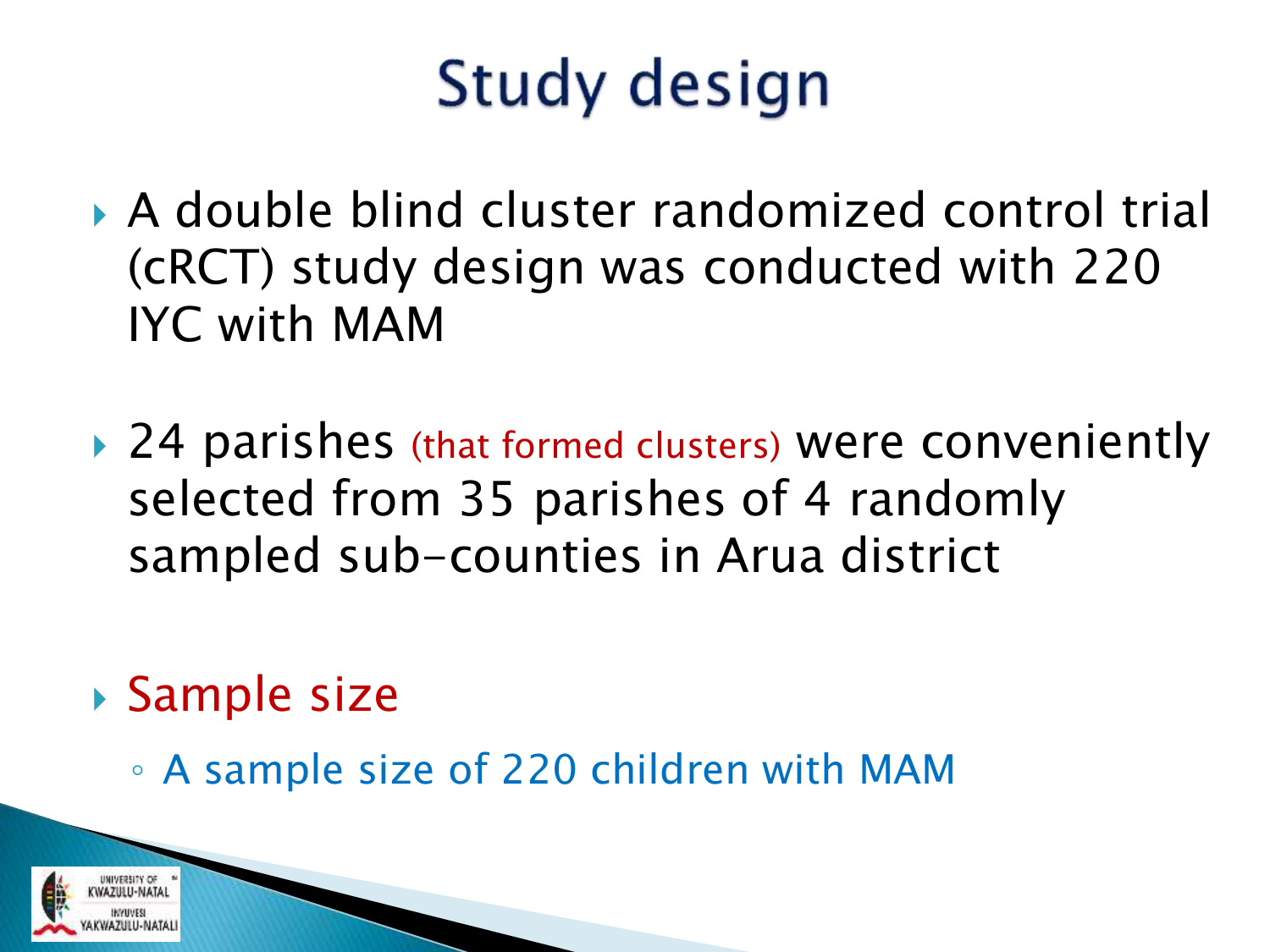# Inclusion & exclusion criteria

#### Included

■ IYC aged 6 to18 months with MAM (-2 to -3 z-scores) with mother's consent

### Excluded

IYC receiving a supplementary feeding program

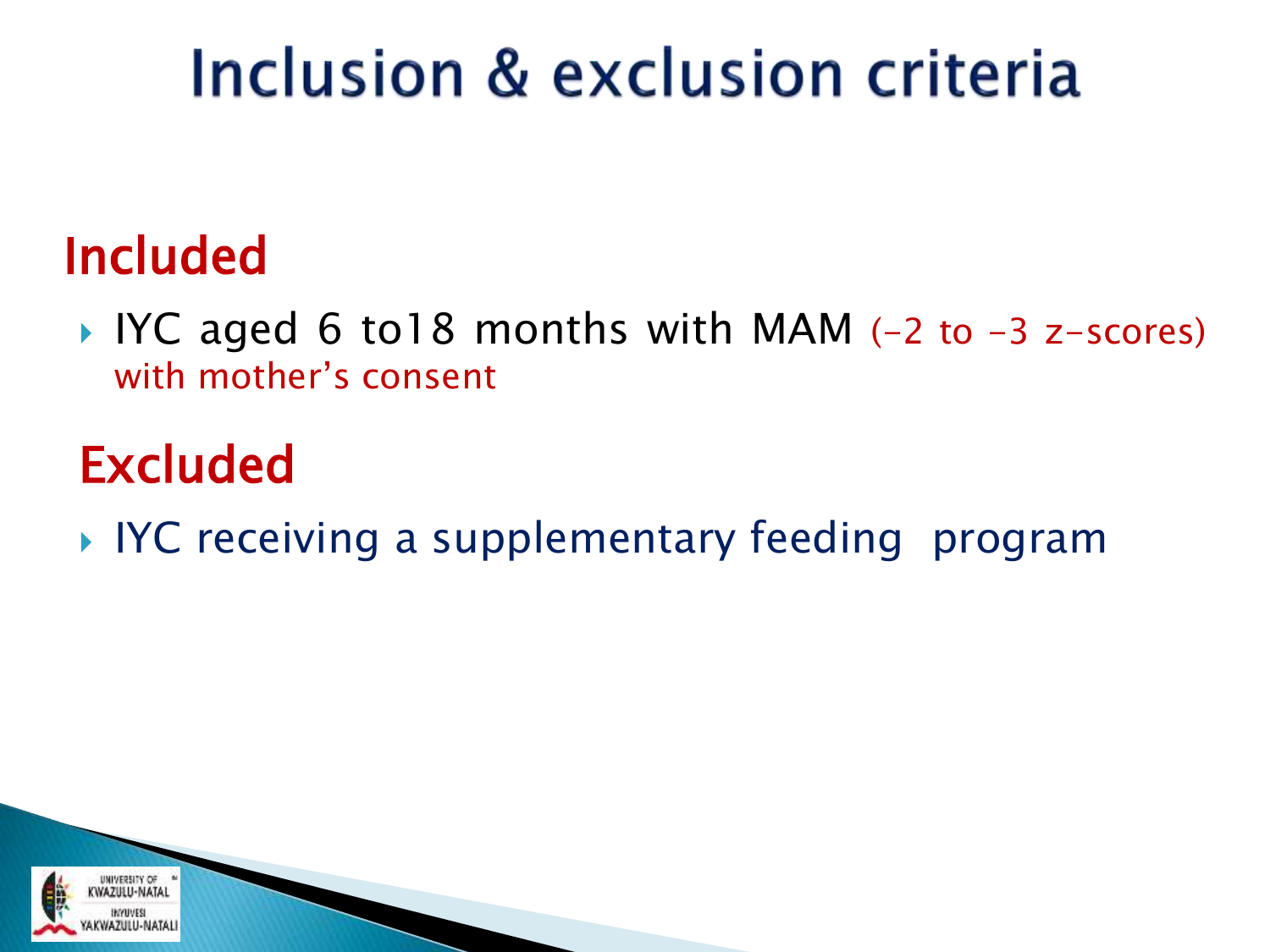### Randomisation

• 12 clusters with 110 of IYC with MAM were randomly allocated to control or treatment group

#### Treatment (12) Control (12)

- MSBP & nutrition education CSB+ & nutrition education
- ▶ Home foods & breast milk Home foods & breast milk

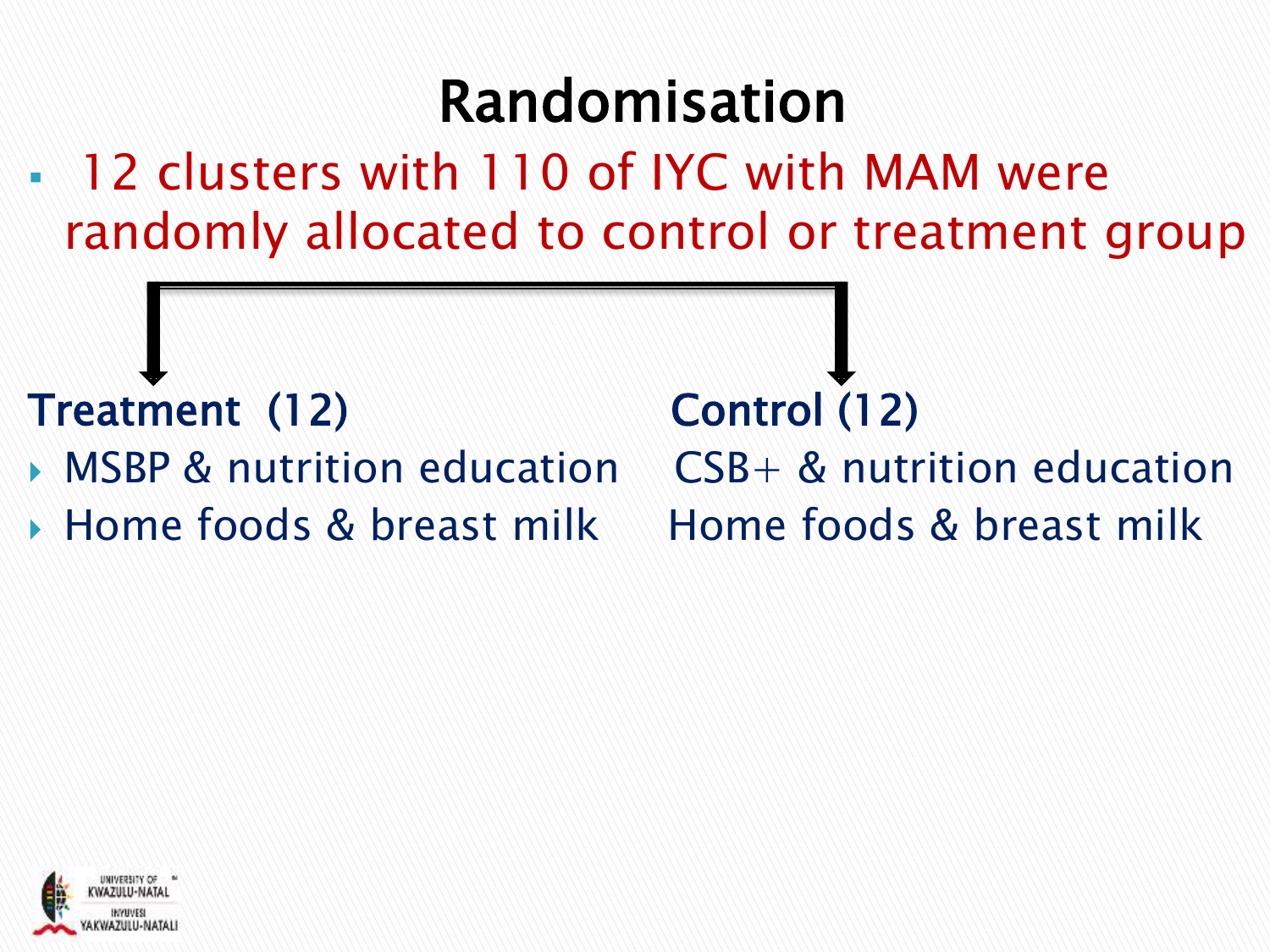# Intervention

#### **Dosage**

- ➢Daily dose of 150g of either MSBP or CSB+ was fed to IYC for ninety days
- ➢Weekly nutrition education was given to mothers of IYC with MAM
	- Village Teams checked twice the feeding of MSBP &  $CSB+$

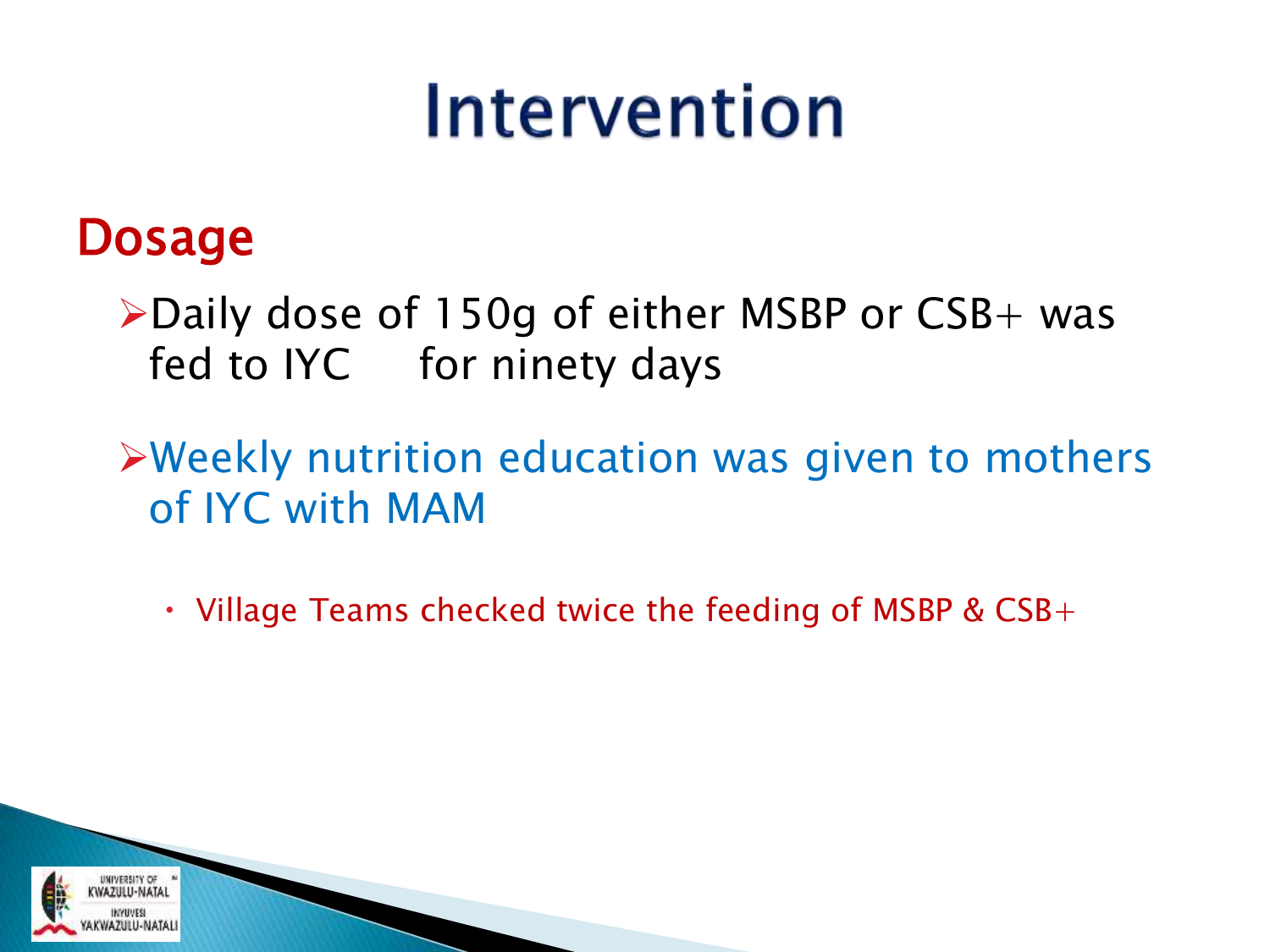#### **Measurements**

➢Weekly weight & length measurements of IYC were conducted

➢Haemoglobin level was determined only at baseline and end of study

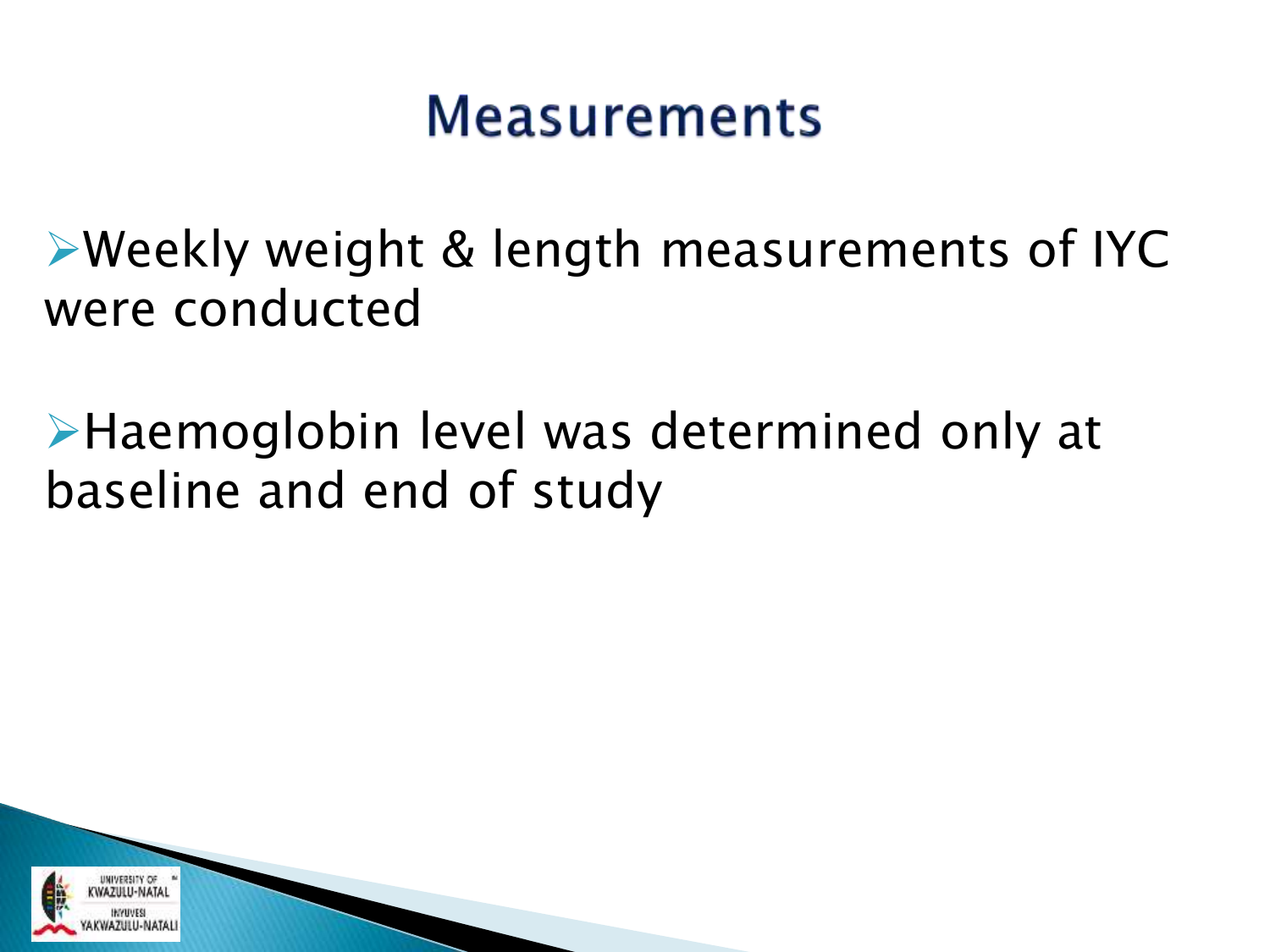### Data analysis

#### Inferential statistics

Comparisons between changes & differences in the mean weight, length & blood haemoglobin levels in the treatment & control groups were done ➢using chi-square & paired t-tests

 $\triangleright$  Significance was at P < 0.05

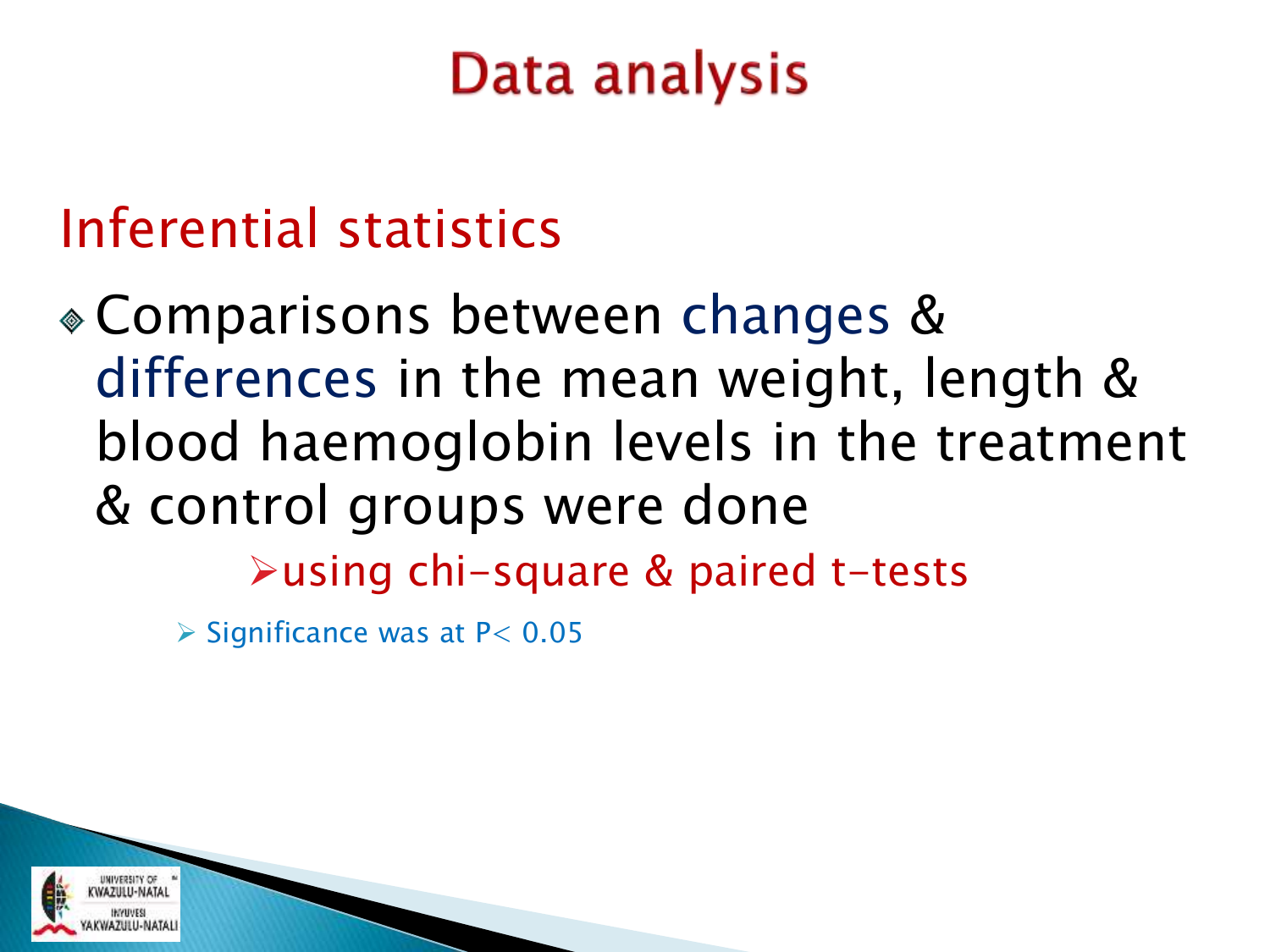### Results

**Table 1: Mean anthropometric & biochemical difference between treatment & control groups at end line** 

| Anthropometric & biochemical<br>measures $(n=204)$ | <b>Mean</b> (SD) |                 | <b>P-value</b> |
|----------------------------------------------------|------------------|-----------------|----------------|
|                                                    | <b>Treatment</b> | <b>Control</b>  |                |
| Weight (kg)                                        | 7.966(0.866)     | 7.776(0.934)    | 0.133          |
| Length $(cm)$                                      | 72.093(4.273)    | 71.728(.135)    | 0.536          |
| Weight-for-age z-scores                            | $-1.939(0.690)$  | $-2.214(0.817)$ |                |
| Length-for-age z-scores                            | $-2.282(1.038)$  | $-2.521(1.057)$ | 0.104          |
| Length-for-weight z-scores                         | $-1.068(0.755)$  | $-1.276(0.846)$ | 0.064          |
| Haemoglobin level $(g/dl)$                         | 10.145(1.425)    | 10.463(1.445)   | 0.115          |

The mean weight-for-age z-score in the treatment group was significantly  $(P=0.01)$  higher than that in the control group at end of the study.

UNIVERSITY OF WAZULU-NATAL WAZULU-NATALI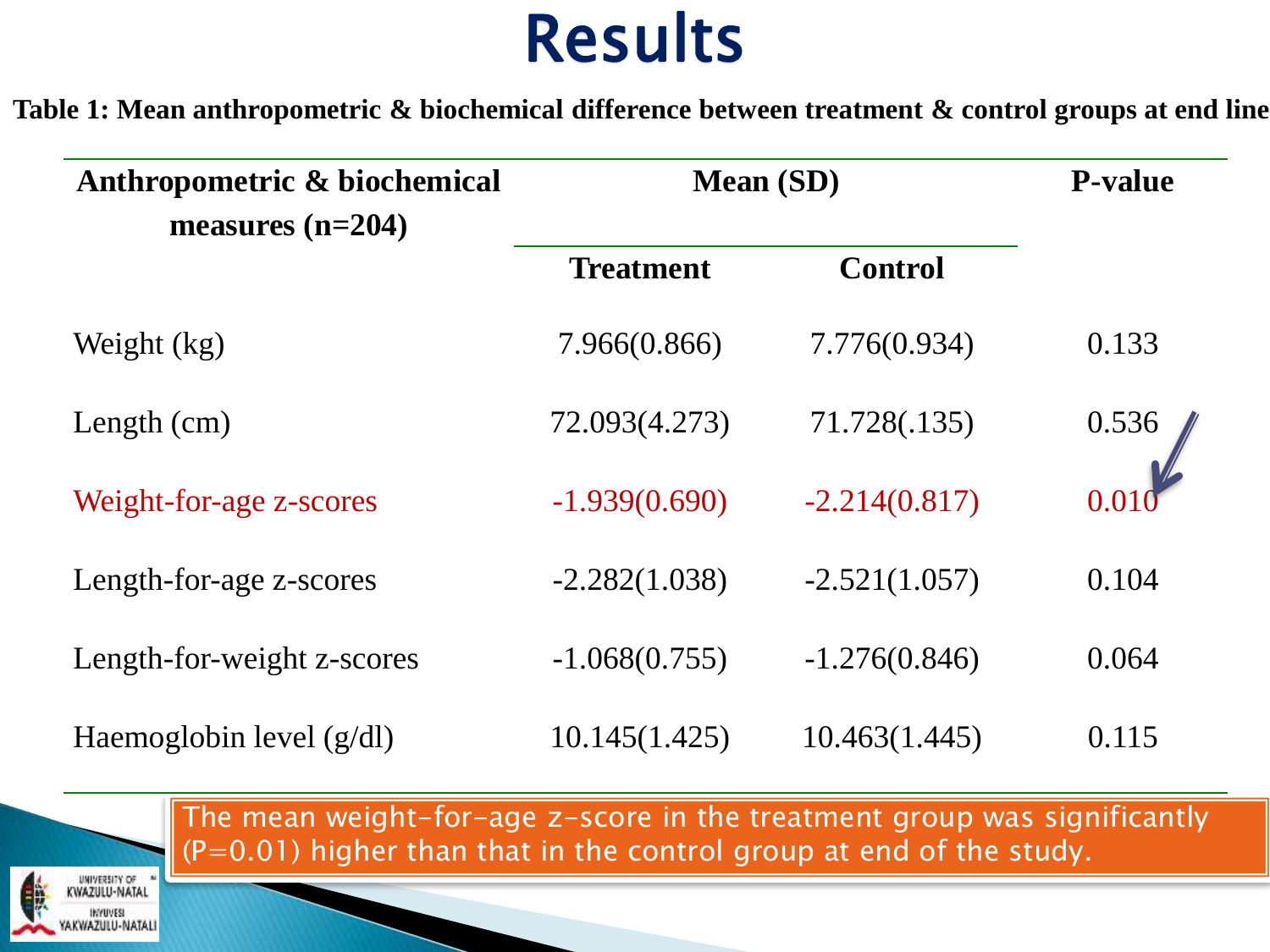### Results

**Table 2: Absolute mean anthropometric & biochemical differences between treatment & control group at baseline** 

|                                                   | <b>Groups</b>                                 |                                             | <b>P-value</b> |  |
|---------------------------------------------------|-----------------------------------------------|---------------------------------------------|----------------|--|
| <b>Anthropometric and</b><br>biochemical measures | <b>Treatment</b><br>(104)<br><b>Mean (SD)</b> | <b>Control</b><br>(100)<br><b>Mean</b> (SD) |                |  |
| Weight (kg)                                       | 7.12(0.08)                                    | 7.01(0.09)                                  | 0.345          |  |
| Length $(cm)$                                     | 69.43(0.42)                                   | 69.14(0.45)                                 | 0.640          |  |
| Weight for age z-scores                           | $-2.289(0.621)$                               | $-2.506(0.649)$                             | 0.016          |  |
| Length for age z-scores                           | $-2.098(0.993)$                               | $-2.327(1.053)$                             | 0.111          |  |
| Length for weight z-scores                        | $-2.192(0.830)$                               | $-2.403(0.756)$                             | 0.315          |  |
| Haemoglobin level $(g/dl)$                        | 9.71(0.15)                                    | 9.62(0.16)                                  | 0.890          |  |



Anthropometric measures regarding stunting, wasting, hemoglobin level in the treatment group compared to control did not significantly differ except for underweight.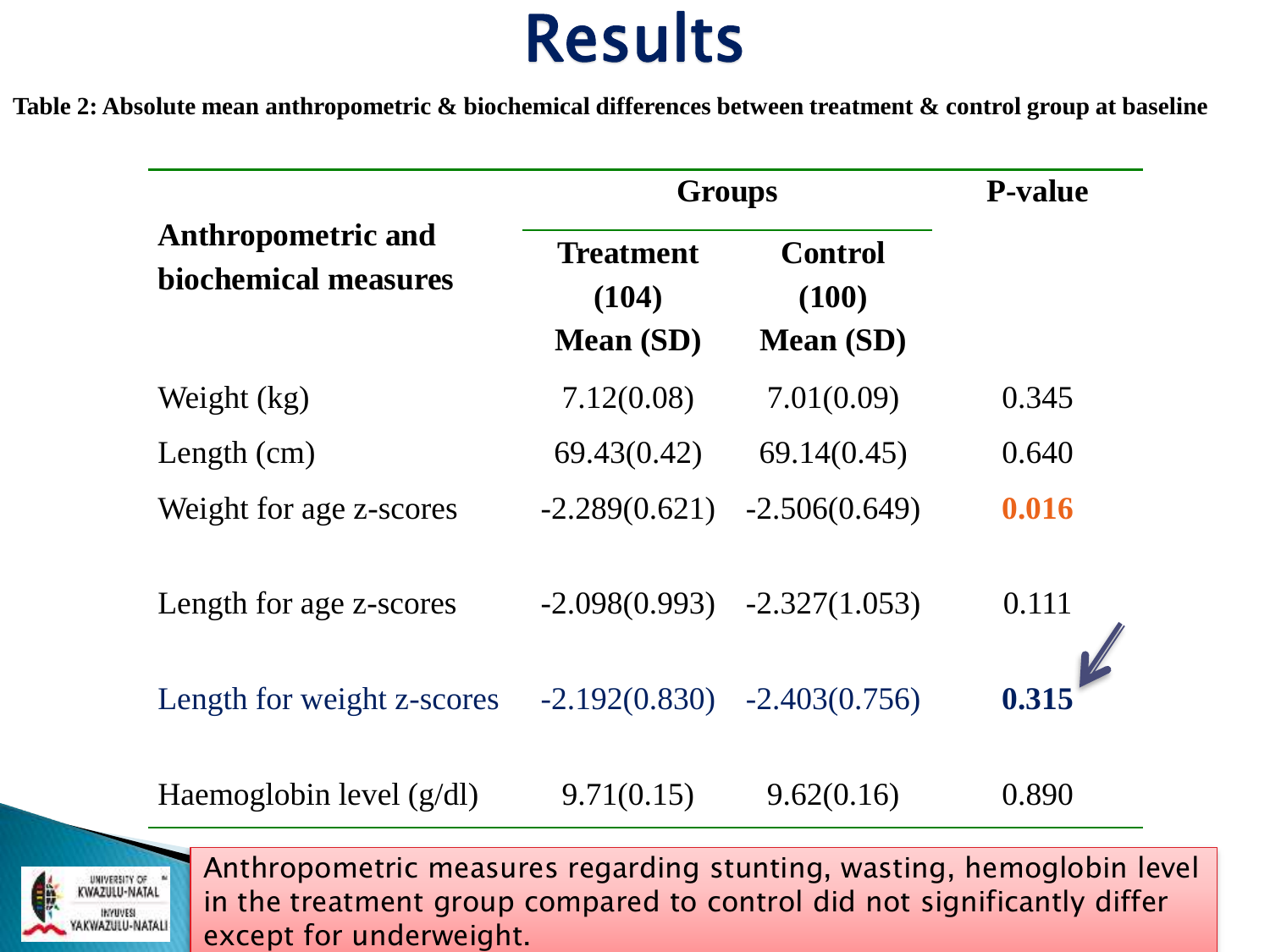| <b>Relative mean gain* (SD)</b>                    |                  |                 |                |
|----------------------------------------------------|------------------|-----------------|----------------|
| Anthropometric and biochemical                     |                  |                 | <b>P-value</b> |
| measures                                           | <b>Treatment</b> | <b>Control</b>  |                |
|                                                    | $(n=104)$        | $(n=100)$       |                |
|                                                    |                  |                 |                |
| Weight gain $(g/kg)$                               | 1.342(0.731)     | 1.254(0.862)    | 0.433          |
|                                                    |                  |                 |                |
| Length gain $(\mu m/cm)$                           | 4.299 (1.828)    | 4.212 (1.985)   | 0.744          |
| Weight-for-age z-scores gain                       | 0.148(0.021)     | 0.115(0.02)     | 0.310          |
|                                                    |                  |                 |                |
| Length-for-age z-scores gain                       | 0.078(0.102)     | $-0.152(0.070)$ | 0.556          |
| Length-for-weight z-scores gain                    | 0.350(0.060)     | $-0.952(1.105)$ | 0.232          |
|                                                    |                  |                 |                |
| Haemoglobin level gain $(mg/dl \text{ per } g/dl)$ | 0.634(1.706)     | 1.149(1.783)    |                |

**Table 3: Relative mean anthropometric & biochemical gain between treatment & control group at end line**

\*Relative mean gain = end line - baseline mean values / baseline mean values  $\&$  by 90 days.

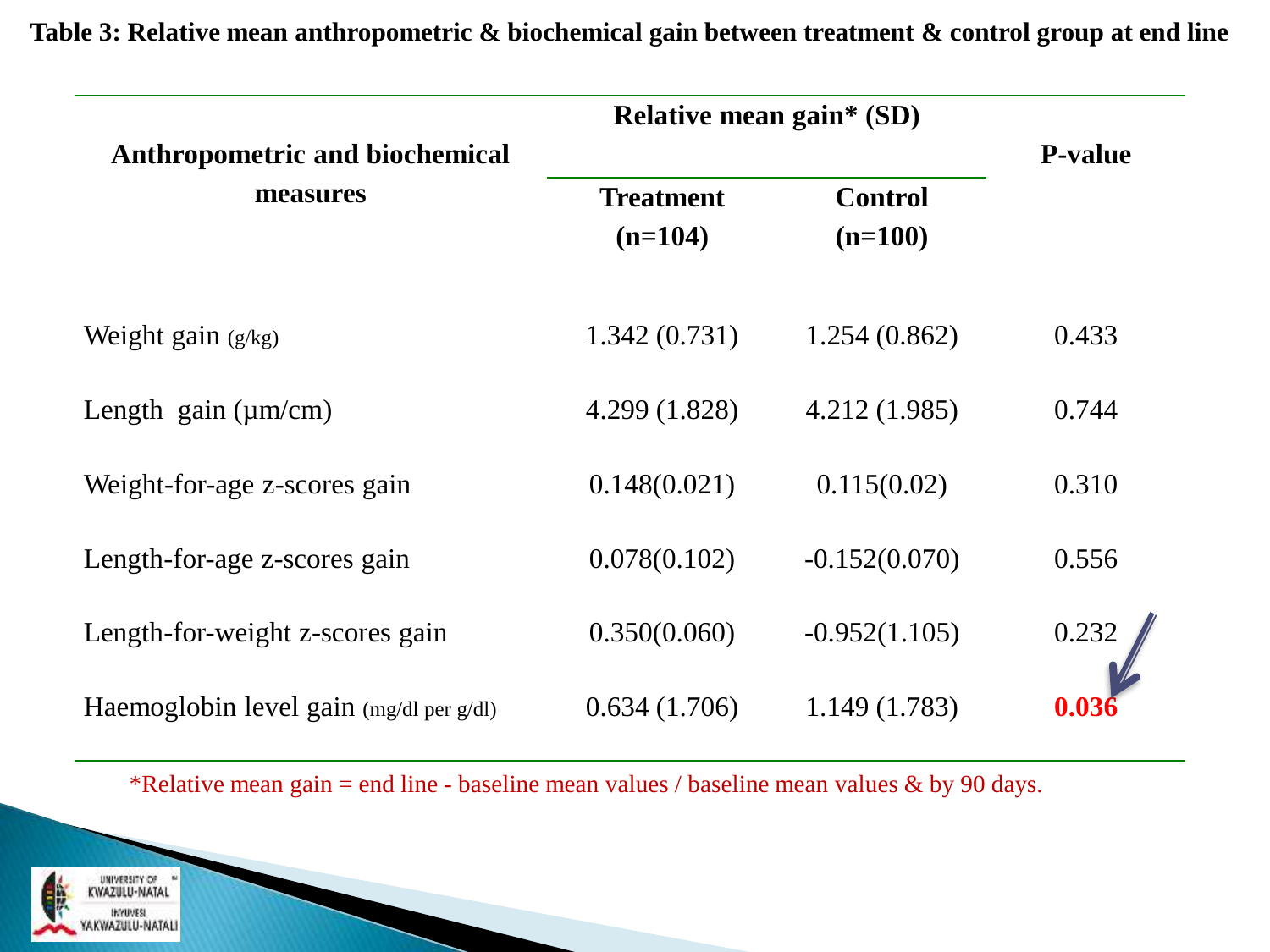#### **Table 4: Difference of mean anthropometric and biochemical gain for IYC at end line**

| <b>Anthropometric and</b><br>biochemical measures | Difference of mean gain* (SD) |                | <b>P-value</b> |
|---------------------------------------------------|-------------------------------|----------------|----------------|
|                                                   | <b>Treatment</b>              | <b>Control</b> |                |
| Weight gain (kg)                                  | 0.988(0.417)                  | 1.086(0.454)   | 0.433          |
| Length gain (cm)                                  | 2.992(0.107)                  | 2.941(0.111)   | 0.744          |
| Haemoglobin level gain<br>(g/dl)                  | 0.483(0.135)                  | 1.170(0.127)   |                |

**\*Mean gain = end line – baseline means values.** 



 $\checkmark$ The change in mean haemoglobin levels was smaller (P=0.01) in the treatment group when compared to that of the control group.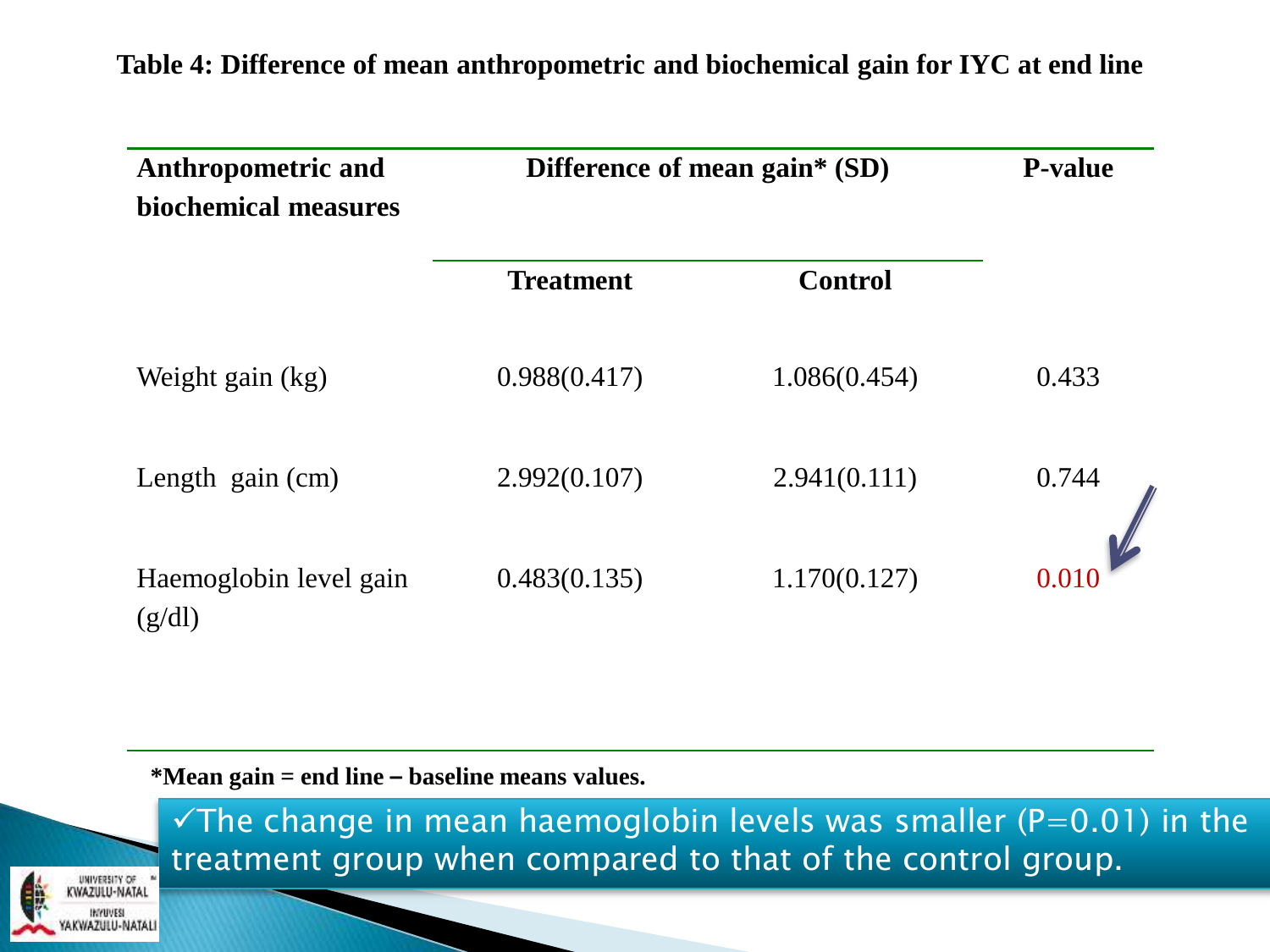| <b>Parameter</b>                  | <b>Treatment</b> | <b>Control</b>   | <b>P-value</b> |
|-----------------------------------|------------------|------------------|----------------|
|                                   | $\mathbf{n}(\%)$ | $\mathbf{n}(\%)$ |                |
| Mean weight gain                  |                  |                  |                |
| $\geq$ 1.5 grams/kg/day           | 39(37.5)         | 35(35.0)         | 0.710          |
| $<$ 1.5 grams/kg/day<br>$\bullet$ | 65(62.5)         | 65(65.0)         |                |
| Mean weight gain                  |                  |                  |                |
| $\geq 10\%$                       | 63(60.6)         | 51(51.0)         | 0.168          |
| $<$ 10%<br>$\bullet$              | 41(39.4)         | 49(49.0)         |                |
| <b>Weight-for-length z-scores</b> |                  |                  |                |
| $>$ -2 z-score                    | 94(90.4)         | 81(81.0)         | 0.055          |
| $\leq$ -2 z-score<br>$\bullet$    | 10(9.6)          | 19(19.0)         |                |
| <b>Weight-for-age z-scores</b>    |                  |                  |                |
| $> -2$ z-score                    | 59(56.7)         | 44(44.0)         | 0.069          |
| $\leq$ -2 z-score<br>$\bullet$    | 45(43.3)         | 56(56.0)         |                |
| Length-for-age z-scores           |                  |                  |                |
| $>$ -2 z-score                    | 36(34.6)         | 33(33.0)         | 0.807          |
| $\leq$ -2 z-score<br>$\bullet$    | 68(65.4)         | 67(67.0)         |                |
| <b>Haemoglobin level</b>          |                  |                  |                |
| $>10.5$ g/dl                      | 47(45.2)         | 58(58.0)         | 0.067          |
| $\leq$ 10.5 g/dl<br>$\bullet$     | 57(54.8)         | 42(42.0)         |                |



UNIVERSITY OF AZULU-NATAL AZULU-NATALI The proportion of IYC who recovered from MAM was higher in the treatment group compared to those in the control group, and the difference was not statistically significant ( $P=0.055$ ).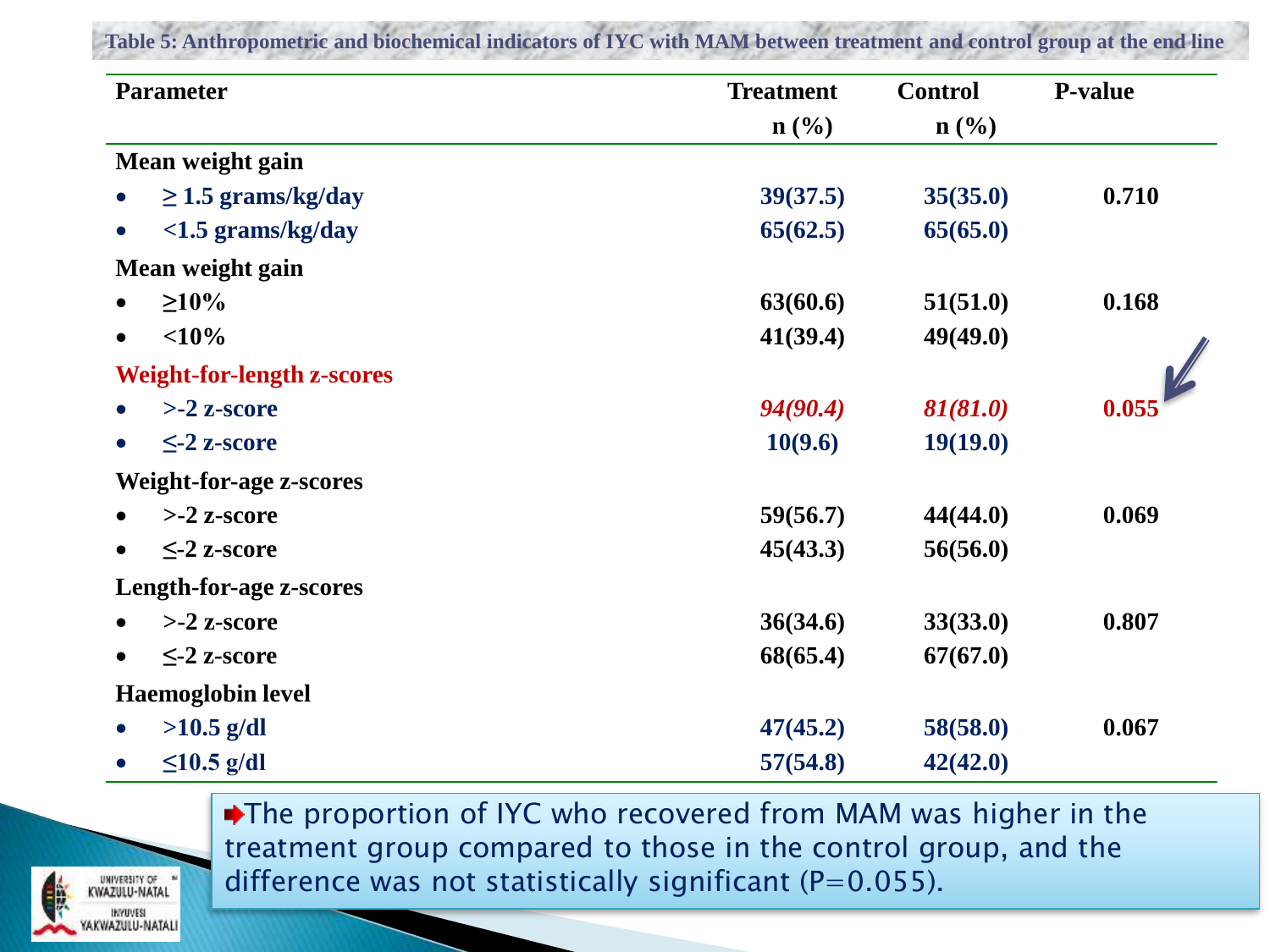### Weight gain

▶ This study failed to reject the null hypothesis that MSBP equally induces weight gain as CSB+

Possibly:

Appropriate feeding practices and

 $\checkmark$  Improved bioavailability of energy & nutrient density of either MSBP or CSB+ fed to IYC

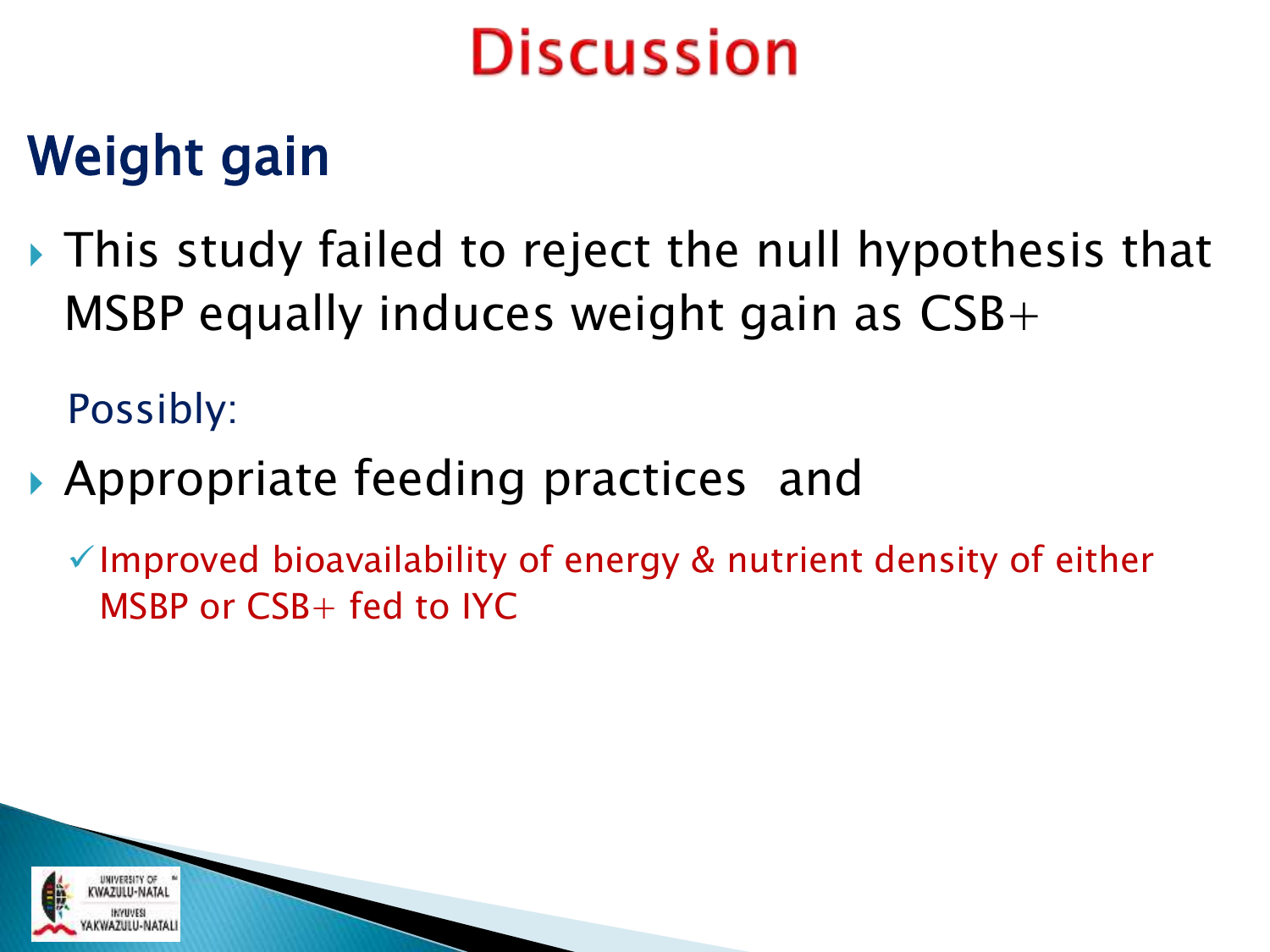### Haemoglobin level

- ▶ Increase in haemoglobin level among IYC in the treatment group could have been due to the active enzymatic malt effect in the MSBP
	- Improved bioavailability of iron in the MSBP

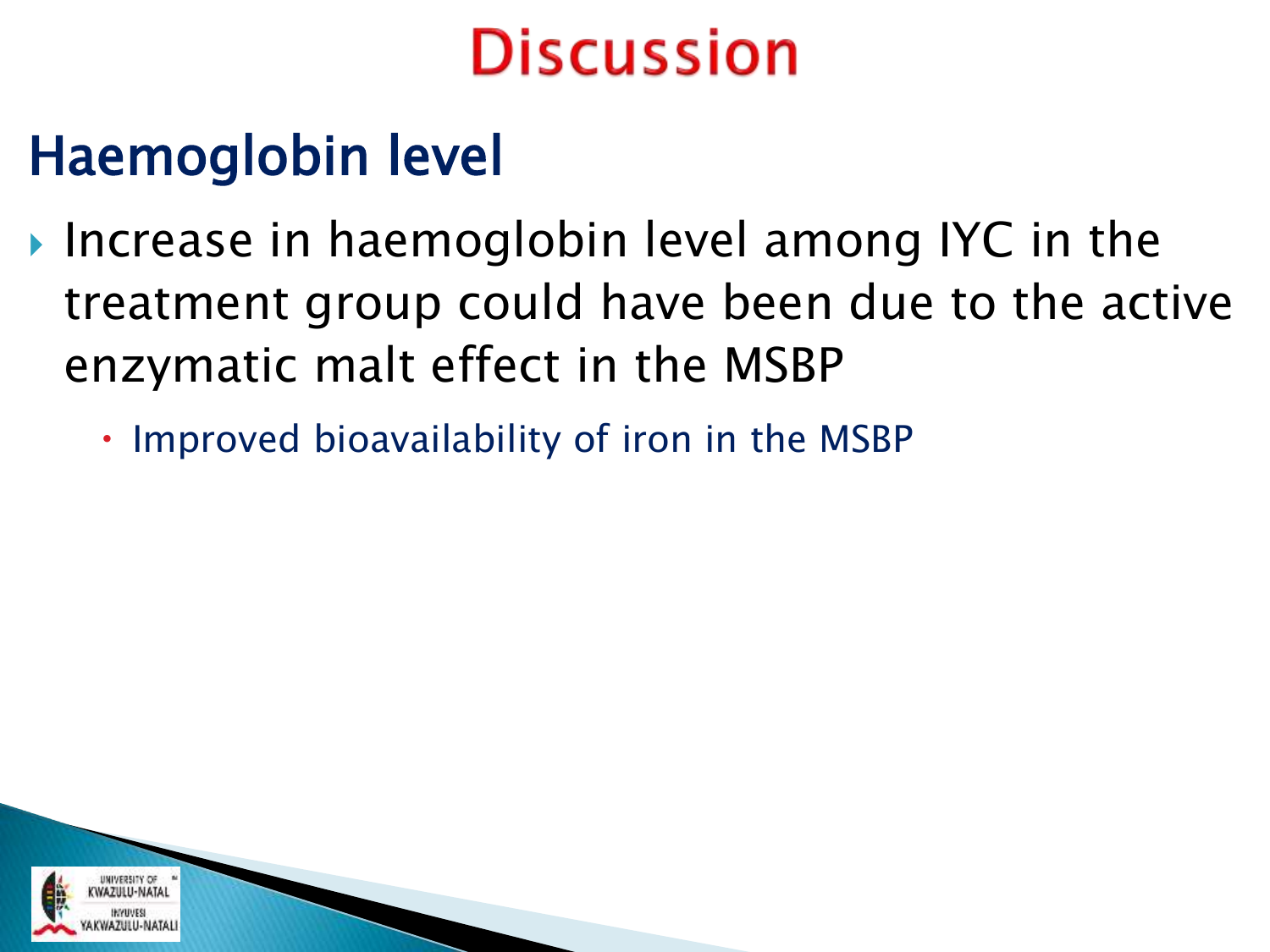#### Haemoglobin level

- The haemoglobin level gain of IYC in control compared to treatment group at end line did not create difference in weight gain.
	- $\cdot$  In the management of anaemic IYC with MAM it would be optional to fortify malted foods
	- Children recover from MAM while still anaemic

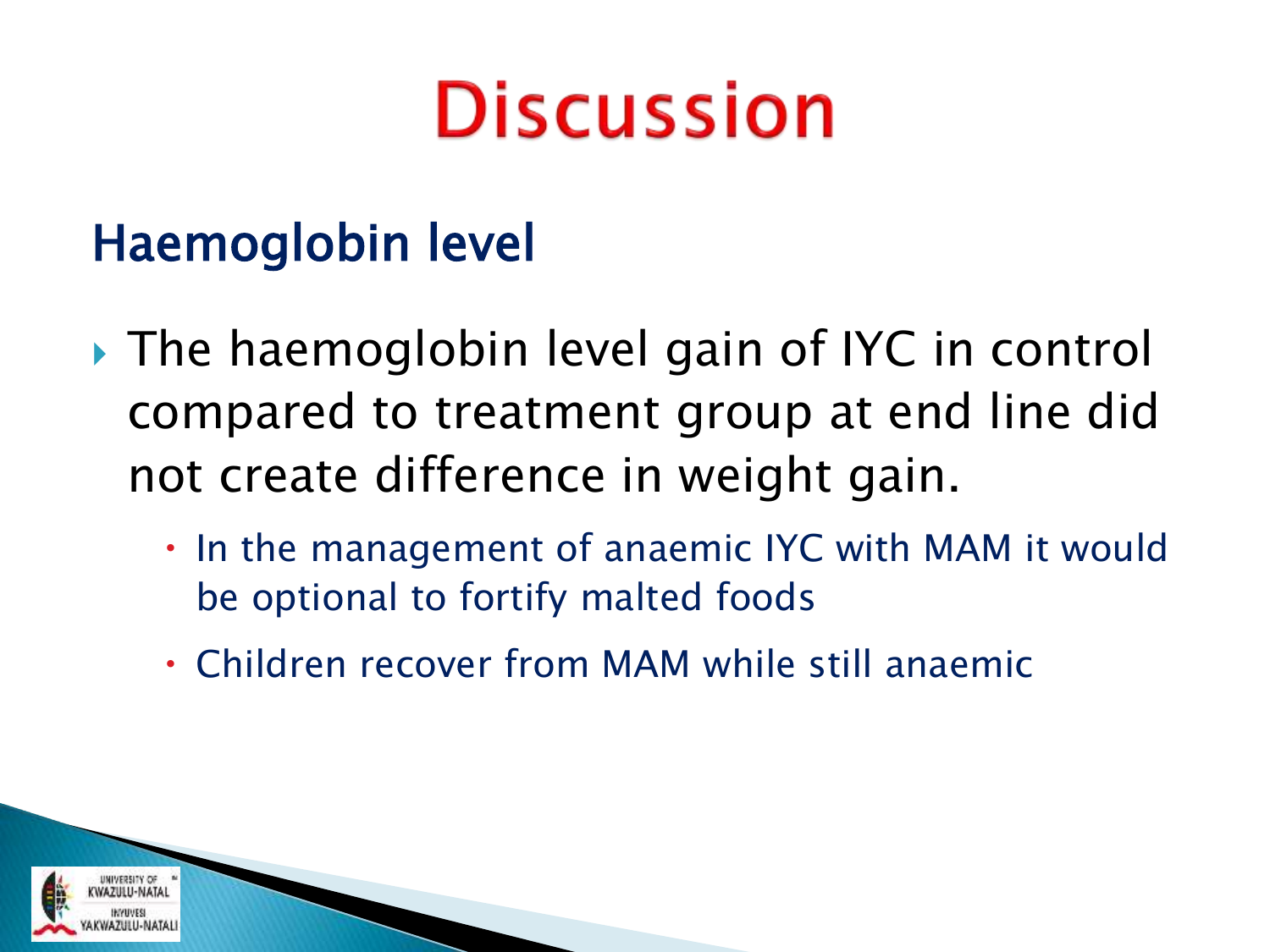#### Recovery rates

- ▶ The recovery rate of either porridges was above the recommended sphere standard of  $\geq$ 75%.
	- The use malted porridge, household foods, breast milk and nutrition education provides an evidence base approach to treat IYC with MAM.
- A weight gain of a third a kilogram per month or more of IYC fed on MSBP was sufficient to yield satisfactory recovery rate.

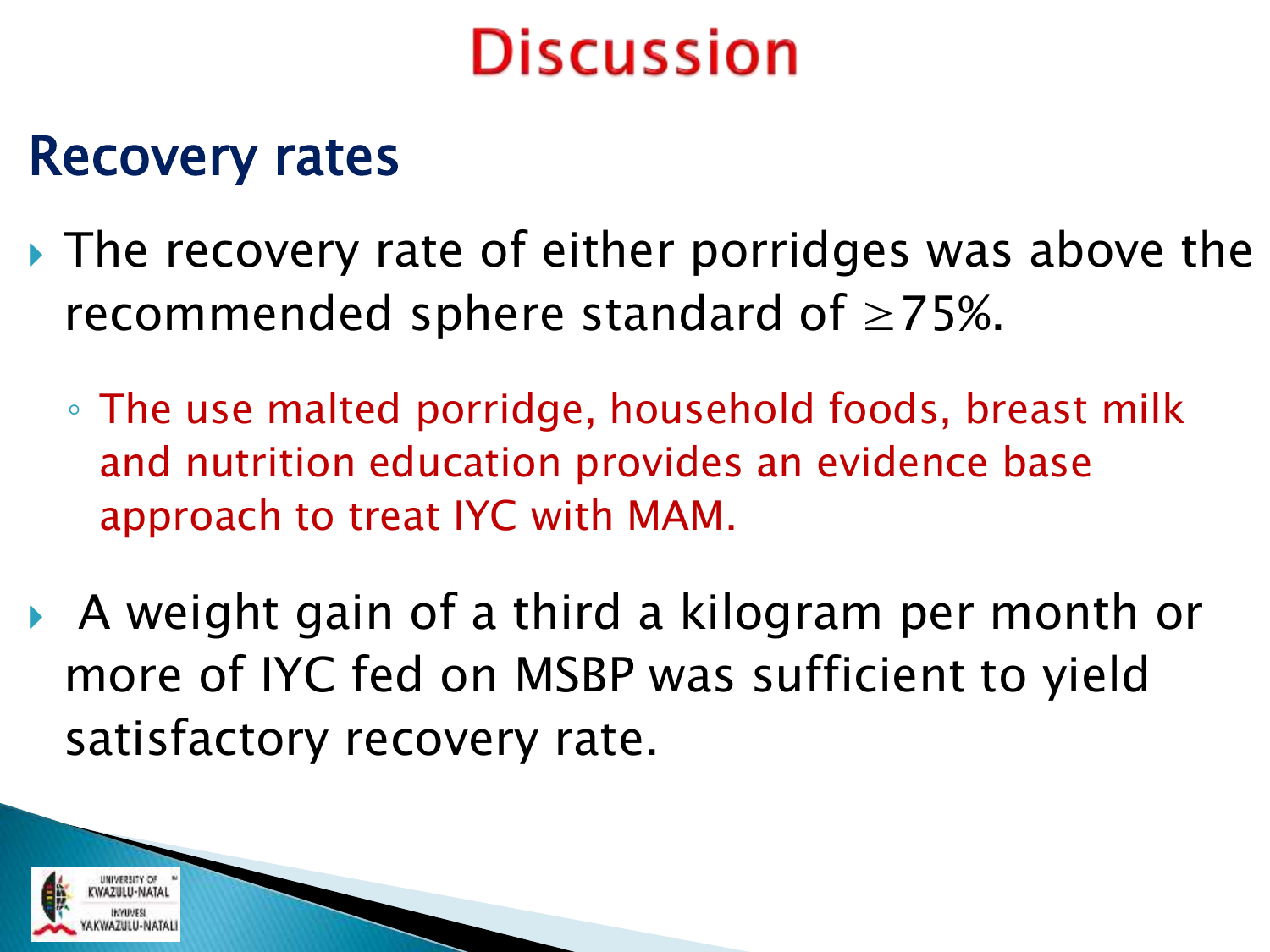### **Study Limitation**

- Consumption of either MSBP or CSB+ at household level was not monitored
	- However, traditional values associated with supplementation dose could not have affected the outcome of this study